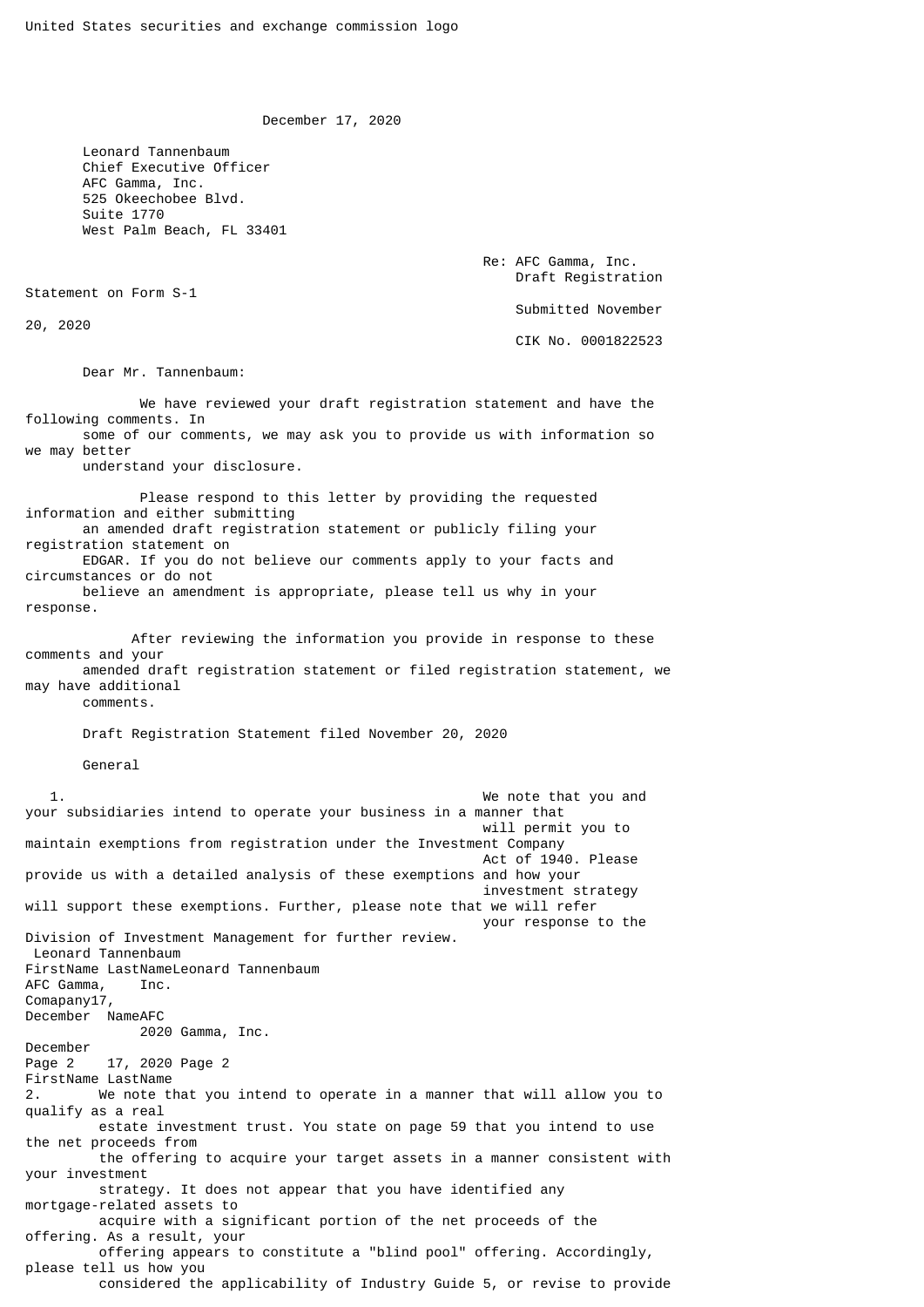the disclosure required by Industry Guide 5. See Securities Act Release 33-6900 (June 17, 1991), Industry Guide 5 and CF Disclosure Guidance: Topic No. 6 for guidance. Cover Page 3. Please add a summary risk factor to disclose if true, that there is no limit on the amount of leverage you may incur, and also that you may pay distributions from offering proceeds, borrowings, or the sale of assets to the extent distributions exceed earnings or cash flows from operations. Prospectus Summary Overview, page 1 4. We note your disclosure on page 70 that, in addition to originating loans, you may acquire loans. Additionally, we note your statement on page 25 that your borrowers may incur debt obligations that are senior to your position. Please revise your disclosure to discuss these aspects of your business. Our Portfolio, page 4 5. For each entity that you have loaned money to, please tell us what consideration you gave to disclosing the names of the entities and the states in which they operate, to the extent the information has been omitted. Additionally, to the extent an entity has an associated PIK interest payment to make, please explain how they intend to pay this interest "in kind." Please ensure that you define all acronyms where you first use them, such as IRR and YTM. For loans made for the purposes of construction, please clearly identify those loans and disclose the anticipated completion date(s). Our Growth Strategy, page 9 6. We note that you have retained Murray Devine as your independent third-party valuation firm. Please file the consent for this firm. Please refer to Section 7(a) and Rule 436 of the Securities Act. Additionally, we note on page 12 that you refer to a third-party valuation firm that is not identified. Please tell us what consideration you have given to identifying the third party expert and filing its consent. Leonard Tannenbaum FirstName LastNameLeonard Tannenbaum AFC Gamma, Inc. Comapany17, December NameAFC 2020 Gamma, Inc. December Page 3 17, 2020 Page 3 FirstName LastName COVID-19, page 12 7. We note your disclosure that the entities to which you have made loans were considered essential. Please disclose clearly whether Covid-19 has impacted the ability of any of your borrowers to repay their loans in a timely fashion, and if any have not been able to make timely payments, to the extent material, please quantify the amount they are in arrears and disclose whether you have granted any concessions. Use of Proceeds, page 59 8. We note your disclosure that you intend to use proceeds from this offering to repay the Revolving Credit Facility. However, your disclosure on page 2 and elsewhere indicates that there are no borrowings outstanding as of November 15, 2020. Please update your disclosure as appropriate to address this discrepancy. Dilution, page 62

9. Please revise your table on page 62 to show the increase in net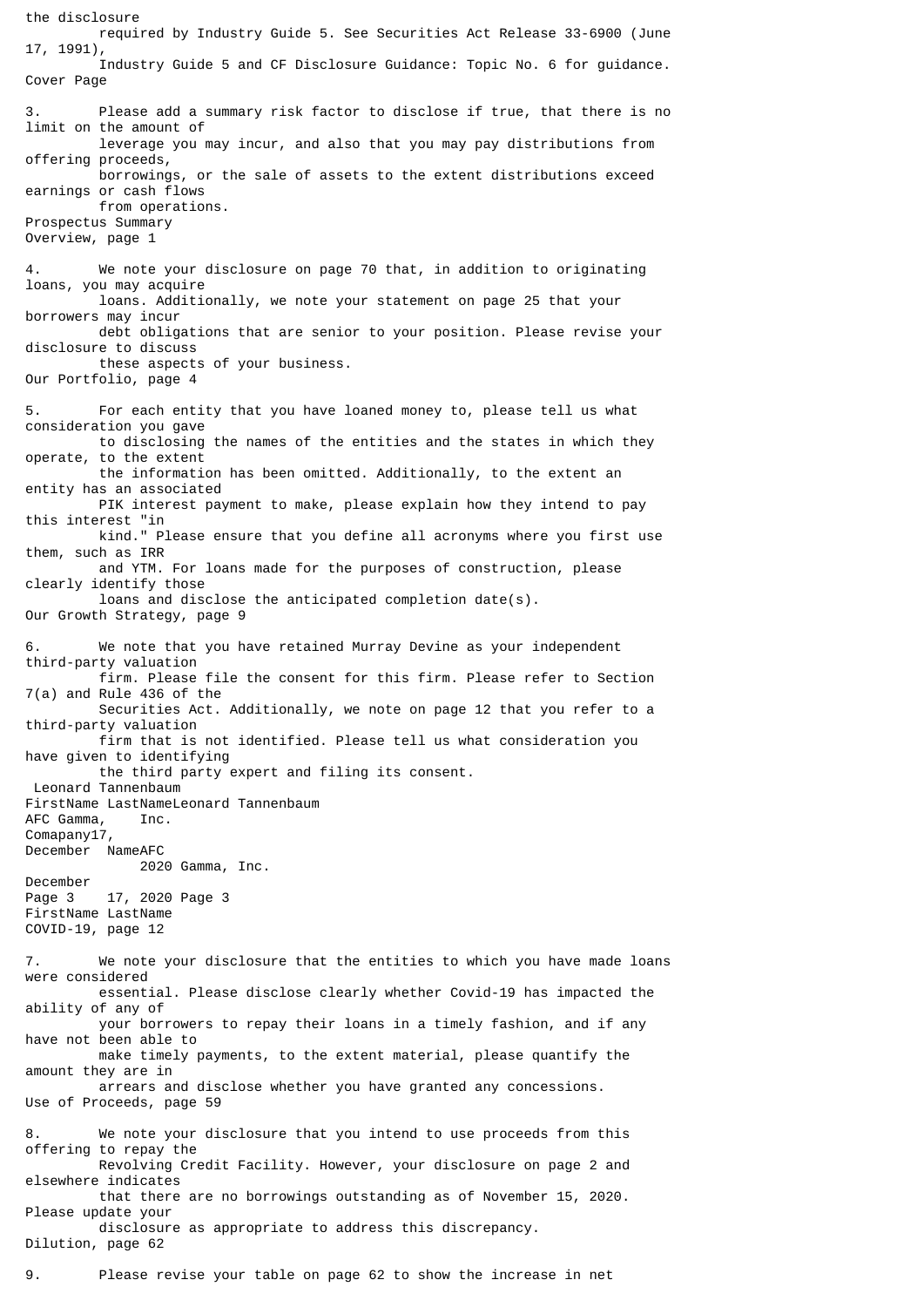tangible book value that results from the pro forma transactions separately from the increase attributable to this offering. Our Manager and our Management Agreement Termination for Cause, page 110 10. We note your disclosure that you may terminate your manager for cause upon 30 days prior written notice and we further note clause (v) in the first paragraph in this section. Please add risk factor disclosure that your manager will remain on for 30 days even if it commits fraud or engages in other criminal activities. Management Compensation, page 114 11. Please provide a summary compensation table. In the table, please ensure that you disclose all fees to be paid to your manager, including, but not limited to, the syndication fee, structuring fee, diligence fee, monitoring fee, and agency fee. Additionally, please explain the services that the manager will provide in order to receive these fees and how these services are distinct from the services covered under the management fee. 12. Given the complexity of the incentive fee calculation, please provide a detailed hypothetical example. Principal Stockholders, page 118 13. Please disclose the natural person or persons who exercise the sole or shared voting and/or dispositive powers with respect to shares held by the entities listed in the table. Leonard Tannenbaum FirstName LastNameLeonard Tannenbaum AFC Gamma, Inc. Comapany17, December NameAFC 2020 Gamma, Inc. December Page 4 17, 2020 Page 4 FirstName LastName Potential Conflicts of Interest, page 121 14. We note your disclosure on page 43 and elsewhere that the officers of your manager manage other investment vehicles and that those entities may compete with you for investments. Please add risk factor disclosure to address the risk of your manager or its officers being internalized or acquired by another entity for which they provide services. Exclusive Forum for Certain Litigation , page 136 15. We note your disclosure that certain litigation may only be brought in specific courts in Maryland. Please disclose whether this provision applies to actions arising under the Securities Act or Exchange Act. In that regard, we note that Section 27 of the Exchange Act creates exclusive federal jurisdiction over all suits brought to enforce any duty or liability created by the Exchange Act or the rules and regulations thereunder, and Section 22 of the Securities Act creates concurrent jurisdiction for federal and state courts over all suits brought to enforce any duty or liability created by the Securities Act or the rules and regulations thereunder. If the provision applies to Securities Act claims, please also revise your prospectus to state that there is uncertainty as to whether a court would enforce such provision and that investors cannot waive compliance with the federal securities laws and the rules and regulations thereunder. If this provision does not apply to actions arising under the Securities Act or Exchange Act, please also ensure that the exclusive forum

provision in the governing documents states this clearly, or tell us